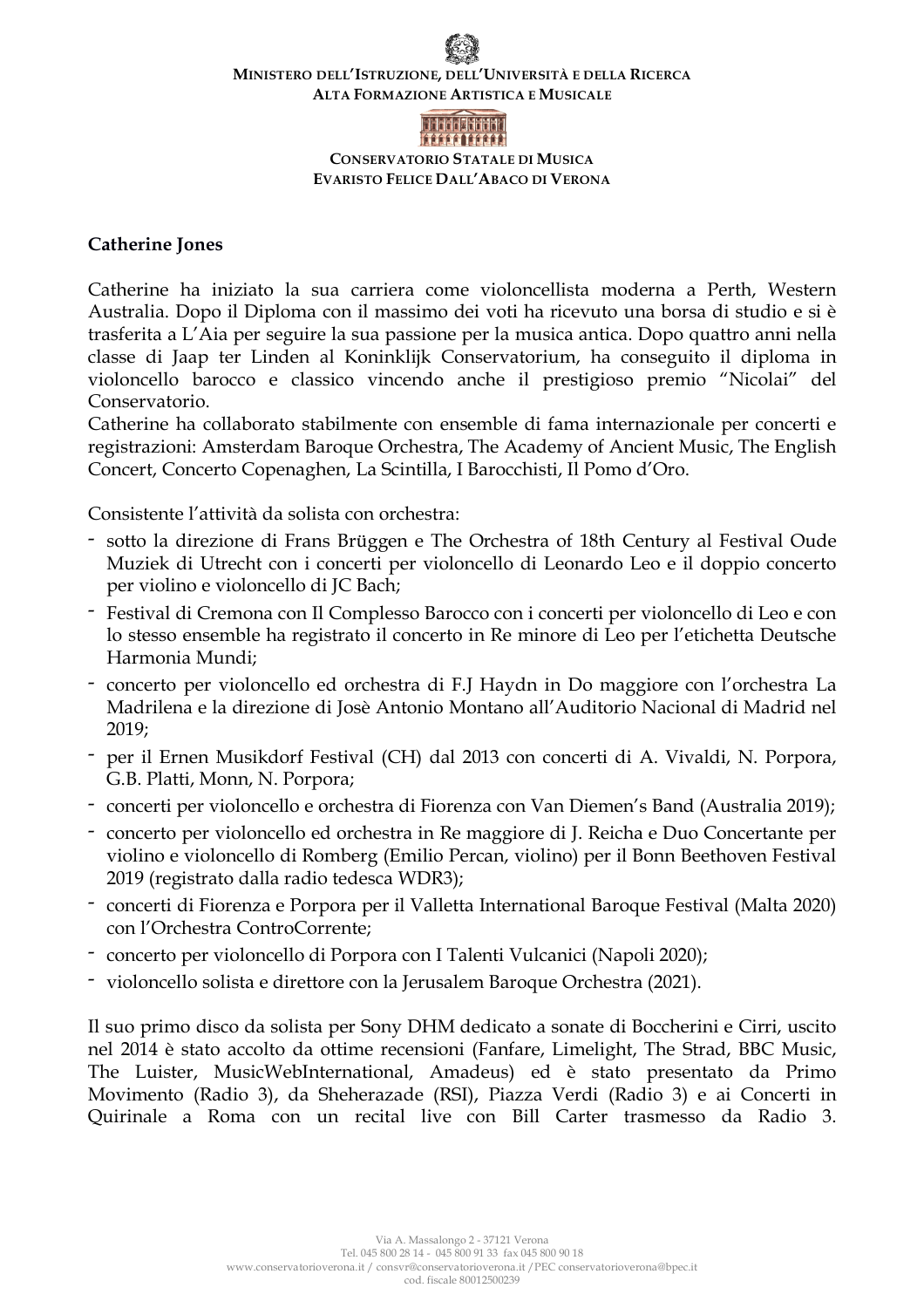Catherine ha registrato il cd Cello Napoletano nel 2017, con concerti per violoncello del compositore napoletano Nicolò Fiorenza per l'etichetta ABC Classics in Australia con l'esordiente Van Diemen's Band ad Hobart seguito l'anno successivo da un lungo tour australiano tra cui Melbourne Recital Centre, Port Fairy Spring Music Festival (VIC), Centro Culturale UKARIA.

Nel febbraio 2019 si è esibita come solista con il concerto in Do maggiore di F.J.Haydn sotto la di- rezione di José Antonio Montaño e l'orchestra La Madrileña all'Auditorio Nacional di Madrid di fronte ad una platea di 2000 persone.

Prosegue la sua collaborazione con prestigiosi artisti internazionali come William Carter ed Enrico Baiano con cui si è già esibita al Valletta International Baroque Festival (Malta), Festival de Musica Veche a Timisoara (Romania), Trigonale Festival Der Alten Musik (Austria), Festival di Musica Antica di Magnano (Italia), Festival Internazionale di Musica Antica (Urbino), Oude Muziek (Utrecht), Festival Amphiteatrof a Levanto, Centro di Musica Antica della Pietà dei Turchini (Napoli), Concerti del Quirinale alla Cappella Paolina (Roma), Milano Arte Musica.

Catherine è Visiting Professor presso il Koninklijk Conservatorium di Den Haag (NL) e è regolarmente invitata a masterclass in tutta Europa: Novia University (Finlandia), Austrian Barock Academy a Gmunden (Austria), ILMA (Italia), Forum Alte Musik Sankt Gerold (Austria), Musikfest Bremen Ateliers "Katarinas Hofmusik III" a Jever (Germania) ed alla University of Western Australia (Perth).

Dal 2015 Catherine è Docente di violoncello barocco al Conservatorio di Verona "Evaristo Felice Dall'Abaco" e dal 2017 docente di violoncello barocco alla Civica Scuola Claudio Abbado di Milano.

www.catherinejones.it

Catherine began her career as a modern cellist in Australia, but after receiving a Postgraduate scholarship she relocated to The Hague to follow her passion for baroque music and Historically Informed Performance. Following four years of specialised tuition with Jaap ter Linden at the Royal Conservatorium she received her Diploma in Baroque and Classical Cello.

She has worked and recorded extensively with ensembles of international renown; *The Amsterdam Baroque Orchestra,The Academy of Ancient Music, Il Complesso Barocco, Concerto Copenhagen, La Scintilla, I Barocchisti, Il Pomo D'Oro.*

As soloist she has performed with Frans Brüggen and *The Orchestra of the*

*18th Century* in the Utrecht Early Music Festival performing concerti by JC Bach and Leonardo Leo. She has also featured as soloist in the Festival of Cremona with *Il Complesso Barocco* and recorded the Leo Cello Concerto for the Deutsche Harmonia Mundi label with this group. She has performed the Haydn C major Cello Concerto in Madrid's Auditorio Nacional de Música with upcoming Spanish conductor José Antonio Montaño and his orchestra *La Madrileña* and is also a regular soloist with the Baroque Orchestra of the *Ernen Musikdorf Festival* in Switzerland where her repertoire includes concerti by Vivaldi, Fiorenza, Porpora and Platti. More recent performances extend to the virtuoso cello concerto in D major of Joseph Reicha which Catherine performed and recorded for the German radio station WDR3 in the 2019 Bonn Beethoven Festival, along with the Romberg Duo Concertante with the esteemed violin soloist Emilio Percan. She was also invited to the International Baroque Festival of Valletta (Malta) this year playing several neapolitan cello concerti with the Italian orchestra *Controcorrente* in their debut perfomance. Upcoming concerts include the Porpora cello concerto with *I Talenti Vulcanici* in Naples and an exciting project as both director and soloist with the *Jerusalem Baroque Orchestra*.